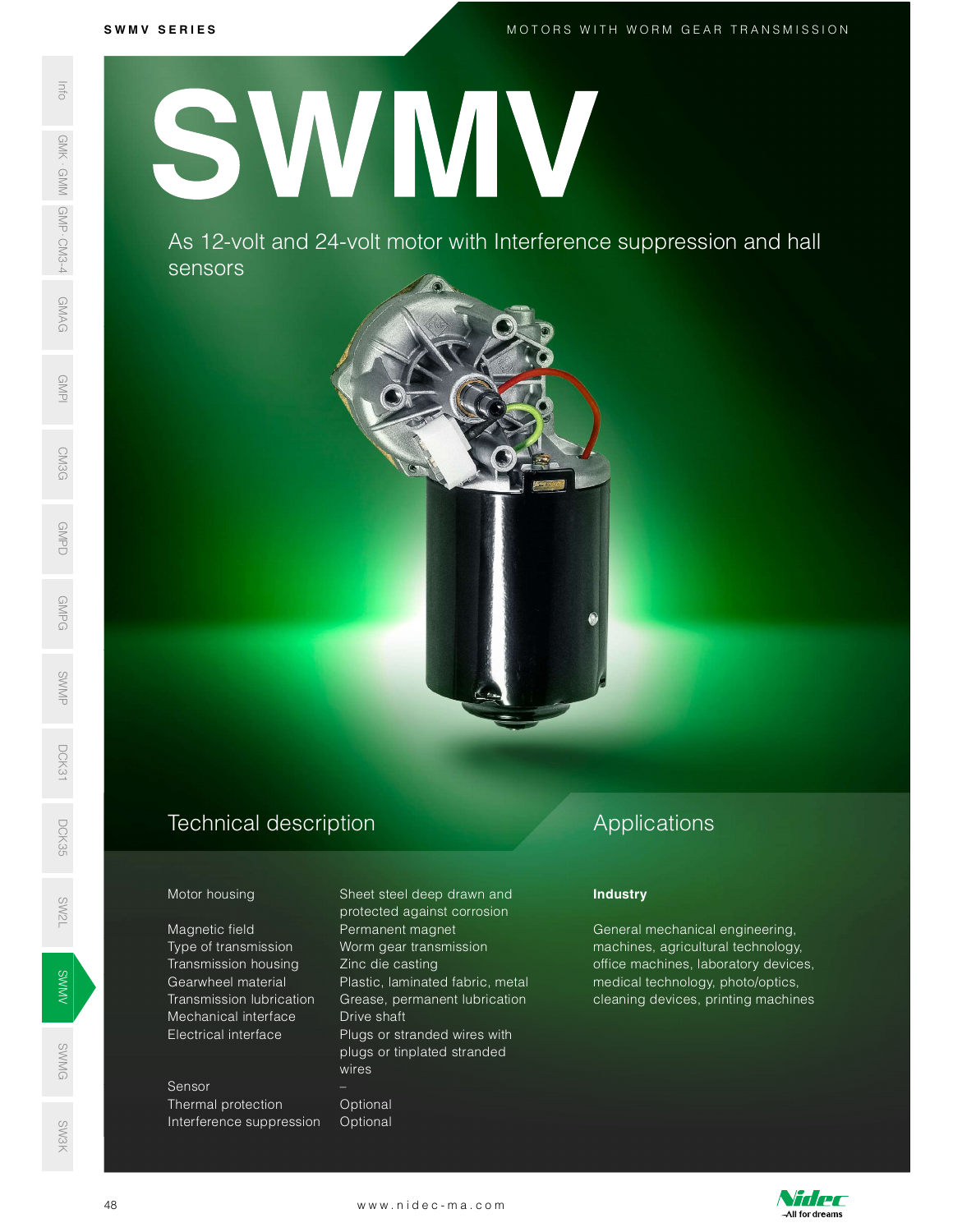



# A1 A2 Connections  $\frac{2}{3}$

Image shows the transmission design on the left

# Product matrix